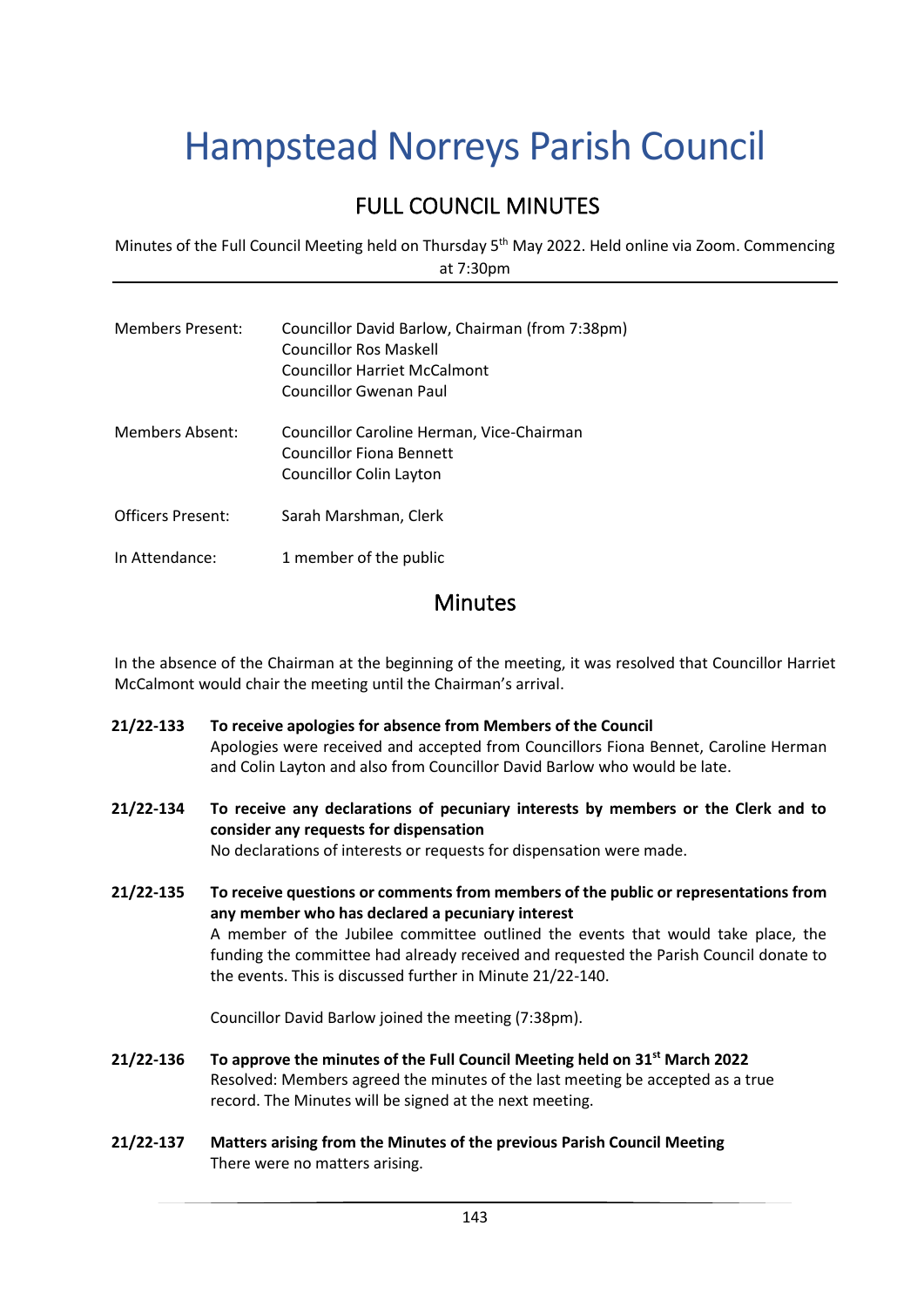#### **21/22-138 Planning Applications**

**a) To consider the following planning applications:**

[22/00840/HOUSE Appletrees, Forge Hill, Hampstead Norreys, RG18 0TE](http://planning.westberks.gov.uk/rpp/index.asp?caseref=22/00840/HOUSE) - To construct a prefabricated building to be used incidental to the pleasure and entertainment of householders primarily as a garden studio, study and covered outdoor sitting area. No alterations to existing land will be required. No new access required.

Resolved: To submit a response of 'no objections'.

**b) To receive a report on West Berkshire Council's recent planning decisions** 22/00364/HOUSE Tangle Cottage, Water Street, Hampstead Norreys, RG18 0SB - Porch Extension, Rear Extension, Loft conversion with Dormers. Application approved.

#### **21/22-139 Finance:**

**a) To consider approving payments made/due as listed on the Finance Report** Resolved: To approve the payments listed on the Finance Report in Appendix 1.

#### **b) To receive the most recent bank reconciliation**

Resolved: To note the bank reconciliation figures to 31<sup>st</sup> March 2022, as provided on the Finance Report in Appendix 1.

The Council noted that there have been issues with HSBC in transferring the remaining funds to the Unity Trust account. A complaint has now been raised with the bank.

- **c) To receive the most recent Quarterly Budget Summary** Resolved: To note the quarterly budget summary to  $31<sup>st</sup>$  March 2022
- **21/22-140 To consider a request for funding towards the Jubilee events taking place in the parish** Resolved: To make a donation of £200 to the Parish Partnership towards the cost of the events.

#### **21/22-141 Matters for future consideration and information**  There were no matters for future consideration and information.

There being no further business, the meeting was closed at 8:45pm.

Date and time of next scheduled meeting: **Parish Council Meeting: Thursday 26th May 2022 7:30pm**

Chairman: \_\_\_\_\_\_\_\_\_\_\_\_\_\_\_\_\_\_\_\_\_\_\_\_\_\_\_\_\_\_ Date: \_\_\_\_\_\_\_\_\_\_\_\_\_\_\_\_\_\_\_\_\_\_\_\_\_\_